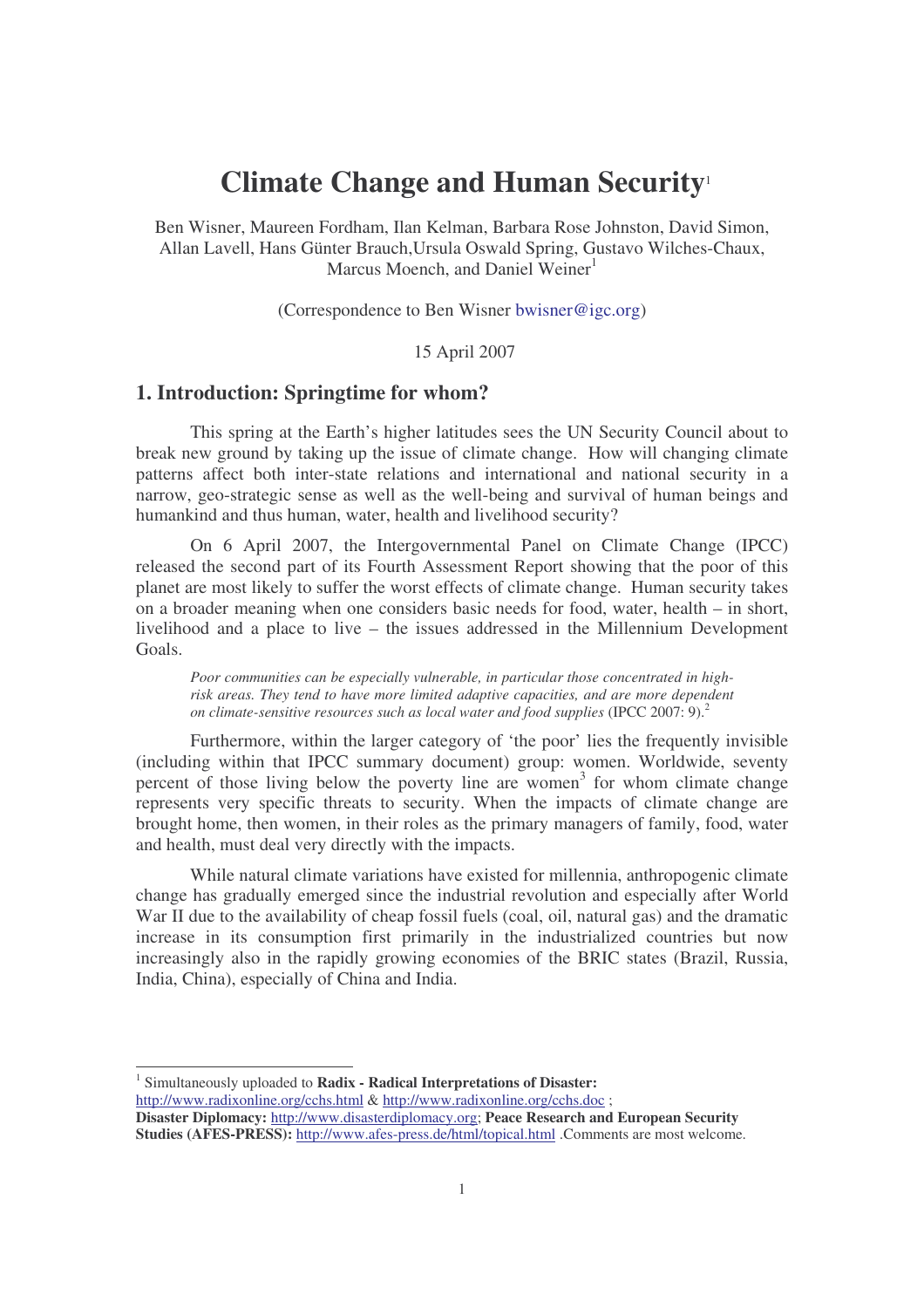

**(Source: Gustavo Wilches-Chaux)**

# **2. Climate Change, Security and Conflicts**

On 9 January 2004, David King, the UK Government's chief scientific adviser claimed that climate change is a far greater threat to the world than international terrorism.<sup>4</sup> In February 2004, John Reid MP, then British Secretary of State for Defence and now Home Secretary, argued that climate change may spark conflict between nations. He forecast that violence and political conflict would become more likely in the next 20 to 30 years as climate change turned land into desert, melted ice fields and poisoned water supplies. He listed climate change alongside the major threats in future decades, including terrorism, demographic changes, global energy demand. "As we look beyond the next decade, we see uncertainty growing; uncertainty about the geopolitical and human consequences of climate change. …Impacts such as flooding, melting permafrost and desertification could lead to loss of agricultural land, poisoning of water supplies and destruction of economic infrastructure. …More than 300 million people in Africa currently lack access to safe water; climate change will worsen this dire situation." 5 John Ashton, the UK Foreign Secretary's Special Representative for Climate Change, said at a conference on "Climate Change: The Global Security Impact", at the Royal United Services Institute on 24 January 2007: "There is every reason to believe that as the 21<sup>st</sup> century unfolds, the security story will be bound together with climate change."<sup>6</sup> "Climate change is a security issue because if we don't deal with it, people will die and states will fail," Ashton concluded.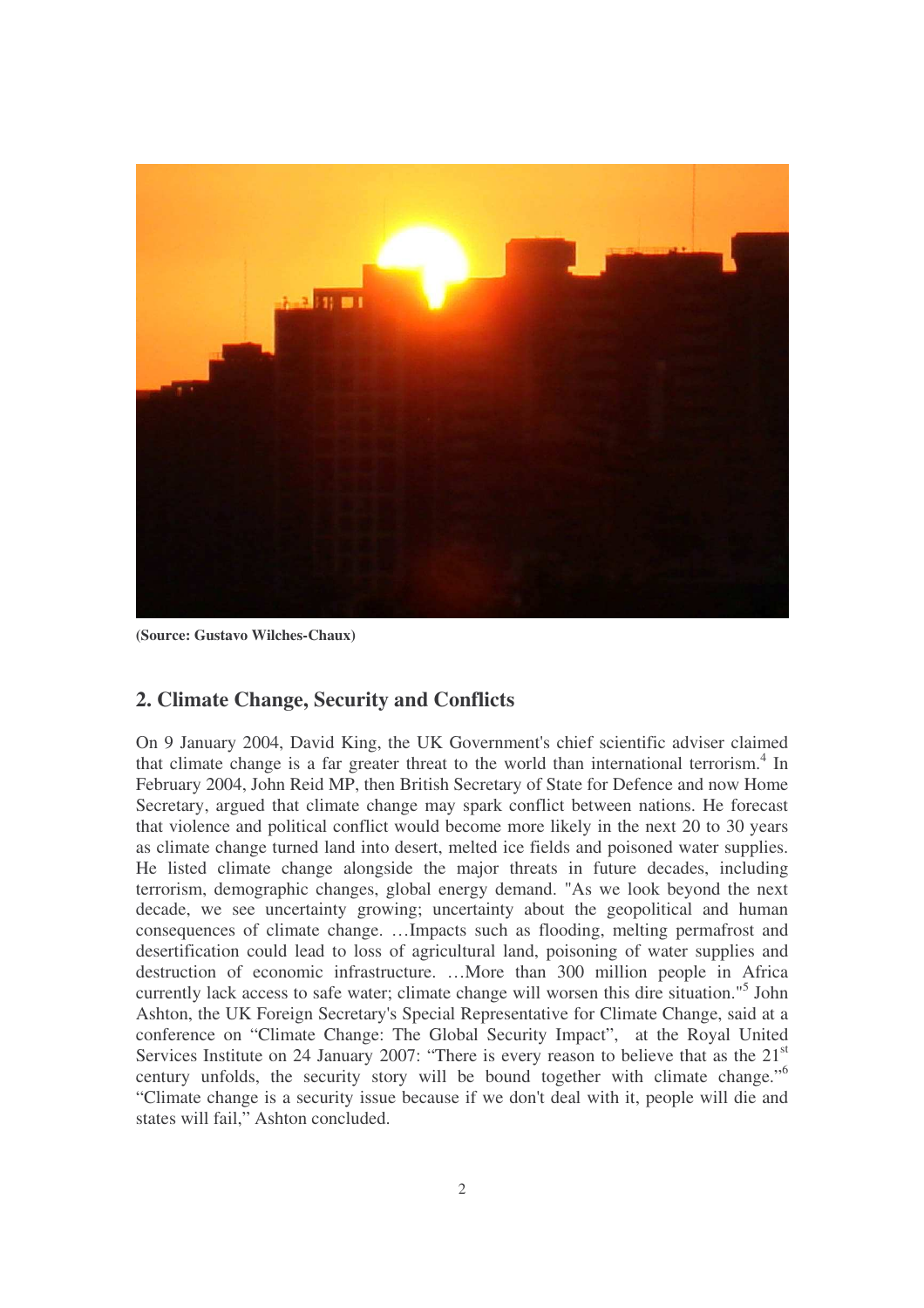Ashton pointed out that defense and security planners must face a paradox when assessing their responses to the problem. Most security threats in today's world are amenable to some extent to a "hard power" or conventional reaction, he said, and demand will rise for such responses to climate change-related security problems. "But there is no hard power solution to climate change - you cannot force your neighbour to change its carbon emissions at the barrel of a gun."<sup>7</sup>

Sir Crispin Tickell, the former UK Permanent Representative to the UN, highlighted the environmental factors behind societal collapse. Professor John Mitchell, the chief scientist at the UK Met Office, forecast that the coming decades will see a 30 per cent increase in severe drought. He added that Africa will experience increased desertification, water stress and disease.<sup>8</sup>

Besides the UK, other nations have begun to assess the security implication of climate change. In 2002, the German Ministry for the Environment, Nature Conservation and Nuclear Safety published a commissioned report on climate change and conflicts raised the question whether climate change impacts can increase conflict potentials.<sup>9</sup> In spring 2004 an internal report by Randall and Schwartz for the U.S. Department of Defense on the impact of Abrupt Climate Change on U.S. national security was leaked to the press.<sup>10</sup>

The British initiative during its Security Council Security Council presidency to put climate change on its agenda for 17 April 2007 has been the most recent attempt to "securitize" climate change in the context of geo-politics.<sup>11</sup>

# **3. Climate Change as a Threat and Challenge to International, National and Human Security**

Climate change poses many new threats and challenges to national security and international stability as well as to human security at other scales. The concept of human security was introduced first by UNDP in  $1994<sup>12</sup>$  and then developed further in a report by the Human Security Commission, co-chaired by Sadako Ogata and Amartya Sen, in its report *Human Security Now* (2003). <sup>13</sup> The environmental dimension of human security has been addressed by an international team working on Global Environmental Change and Human Security (GECHS) and in several studies by the United Nations University Institute for Environment and Human Security (UNU-EHS).<sup>14</sup>

In February 1999, during its presidency of the United Nations Security Council, Canada, a founding member of the Human Security Network, put human security on the agenda by addressing the impact of armed conflicts on human beings.<sup>15</sup> In March 2005, then UN Secretary General, Kofi Annan, in his report *In Larger Freedom* <sup>16</sup> wrote of human security in a broad sense, the issue was placed on the agenda of the UN General Assembly in the fall of 2005.

UNDP will take up the relationship between human development and climate change in its *Human Development Report 2007* (HDR), to be launched in November. Over 17 years, UNDP has incrementally developed a sensitive measure of human development (the human development index – HDI). Earlier studies have shown that the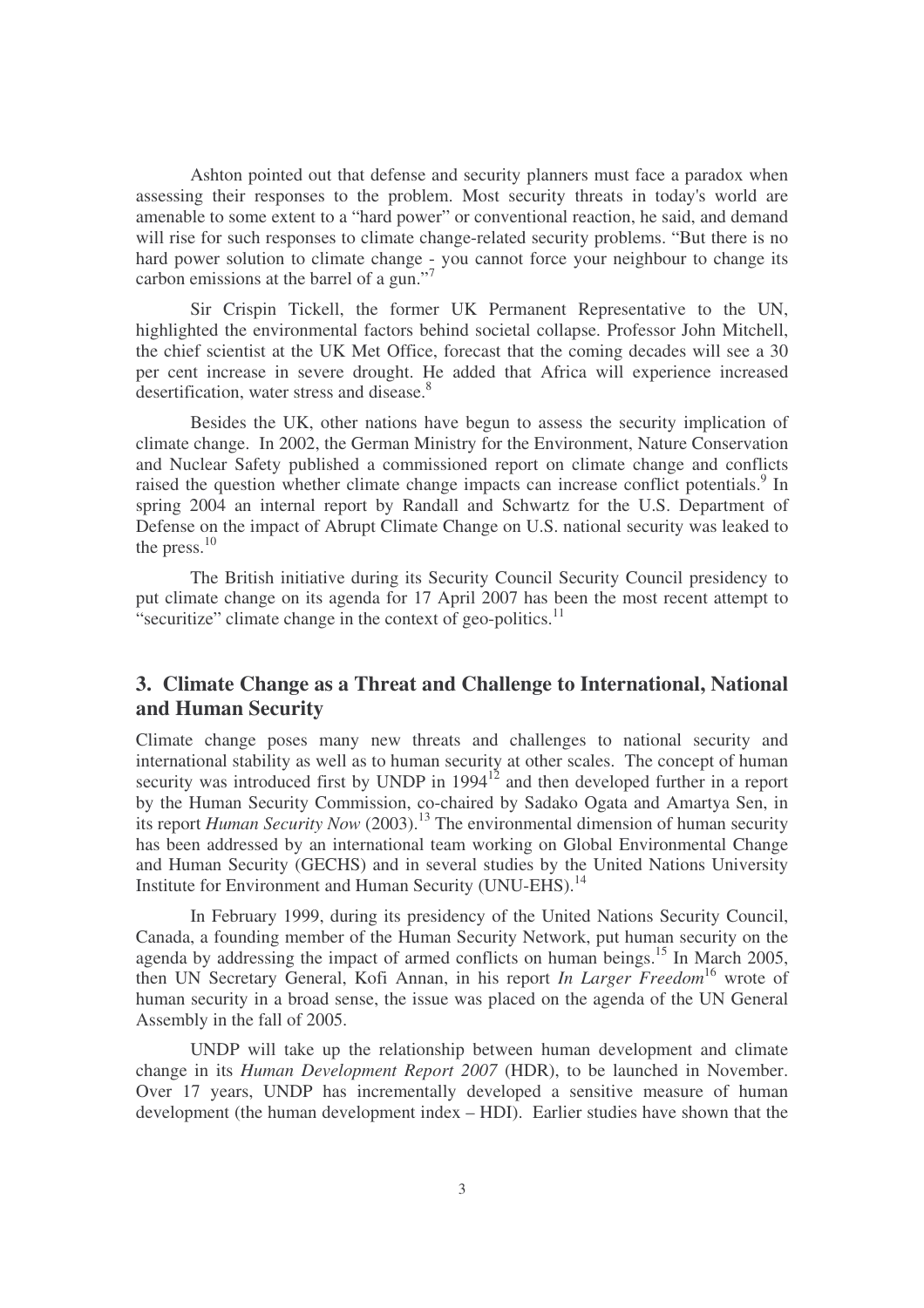HDI correlates well with measures of disaster risk such as UNDP's disaster risk index (DRI), especially for less developed countries. 17 Preliminary analysis for this year's HDR suggests that climate change poses major obstacles to progress in meeting MDGs and maintaining progress raising the HDI: "There is a clear and present danger that climate change will roll back human development for a large section of humanity, undermining international cooperation aimed at achieving the Millennium Development Goals (MDGs) in the process."<sup>18</sup>

Concerning the MDGs individually, UNDP states:<sup>19</sup>

*…[C]limate change may pose a threat to food security through erratic rainfall patterns and decreasing crop yields, contributing to increased hunger. Furthermore, adverse climate change impacts on natural systems and resources, infrastructure, and labor productivity may lead to reduced economic growth, exacerbating poverty. These effects threaten the achievement of MDG 1. Loss of livelihood assets, displacement and migration may lead to reduced access to education opportunities, thus hampering the realization of MDG 2. Depletion of natural resources and decreasing agricultural productivity may place additional burdens on womens' health and reduce time for decision-making processes and income-generating activities, worsening gender equality and womens' empowerment (MDG 3). Increased incidence of vector-borne diseases, increases in heat-related mortality, and declining quantity and quality of drinking water will lead to adverse health effects threatening the achievement of MDGs 4,5,6 and 7. In general terms, the realization of MDG 7 may be jeopardized through climate change negatively impacting quality and productivity of natural resources and ecosystems, possibly irreversibly, threatening environmental sustainability. Climate change, a global phenomenon, calls for a collective response in the form of global partnerships (MDG 8*

# **4. Thinking through Linkages between Climate Change and Security**

There are at least seven ways that climate change is likely to affect security in its narrow and wider meanings. Some effects are already evident and will become very clear in the human and climatic short run (2007-2020). They will increase and others will manifest themselves in the medium term (2021-2050); whilst in the long run (2051-2100), they will all be active and interacting strongly with other major trends: the end of the petroleum economy for many producing and consuming nations, possible financial and economic crisis, a larger population of humans, and a much more urbanized humanity – far in excess of the 50% now living in small to very large cities. All these processes will be accompanied by redistribution of population nationally and internationally.<sup>20</sup> Such redistributions typically have significant gender dimensions; for example, extreme event impacts can lead to male out migration in search of work, culminating in an increase in women-headed households – a group often considered particularly vulnerable.<sup>21</sup>

Africa, in particular, is very likely to suffer very damaging impacts and at present commands the least resources for coping and adapting to these stresses. Therefore, many of the examples below come from Africa.

*New studies confirm that Africa is one of the most vulnerable continents to climate variability and change because of multiple stresses and low adaptive capacity. Some adaptation to current climate variability is taking place, however, this may be insufficient for future changes in climate* (IPCC 2007: 10).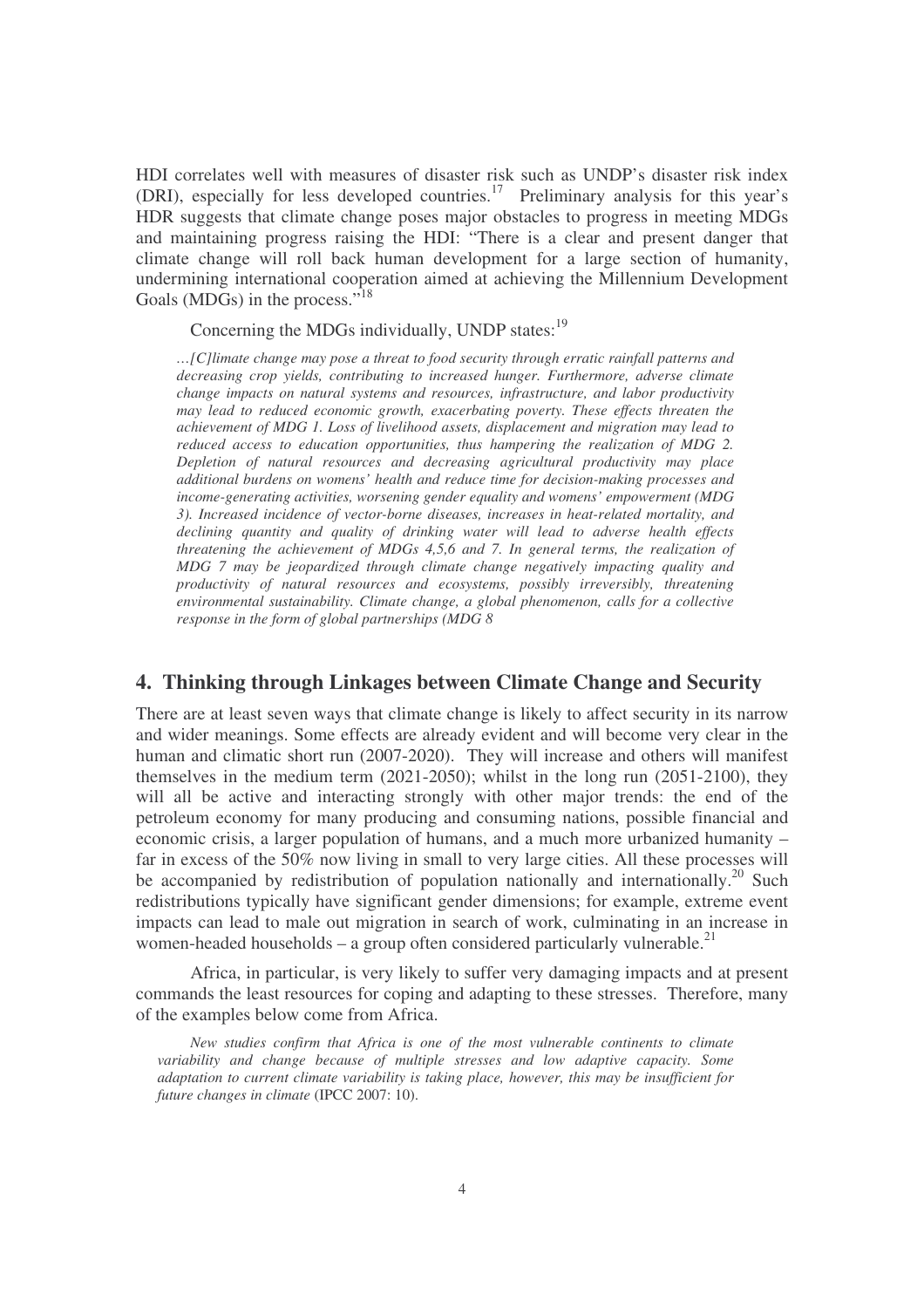These linkages are complex in many ways. To begin with, climate change involves the interactions of many systems such as the atmosphere, hydrosphere, cryosphere, and biosphere that are immensely complex in their own right. Thus, a recurrent theme in IPCC reports is the significance of thresholds and non-linearities. When human systems are added to the mix, complexity escalates.<sup>22</sup> Livelihood security and other aspects of human security interact with geo-strategic (or "hard") security issues because of the national and regional upheavals that climate stress may put on livelihood systems already vulnerable and incapable of adapting.<sup>23</sup> World wide the rural and urban poor are already under stress, and for some groups such as women headed households in Africa, adaptation to climate-induced stress will be very difficult indeed. As Simon points out, climate change has both intermittent but increasingly frequent, extreme impacts (such as large storms and heat waves) and slow on-set, pervasive, cumulative effects (such as extinction of life forms and sea level rise). $^{24}$  Both kinds of effects may have a role in displacing human populations and disrupting their livelihoods. Some major climate changes may actually occur rapidly.

Some efforts by state actors to mitigate and adapt to climate change may also further stress weak and marginal sections of the population such as indigenous groups and ethnic minorities, increasing discontent and alienation. In particular, large scale water management and forestry projects in the past have displaced such groups,<sup>25</sup> and without safeguards are likely to do so as states expand mega-projects as part of their national climate adaptation programs. One example is the new dams being built in Guatemala. Such intra-state tension and possible conflict over the distribution of winners and losers in climate adaptation may spillover into regional conflicts, on the basis of recent experience in Darfur. State actor adaptations may also weaken treaties such as regional water basin management and lead eventually to inter-state conflict. For example, Sudan's decision to build a new dam on the Nile, could have that result.

One must also consider that the world around us in 2007 has in it a large number of weak and crisis-prone nation states.<sup>26</sup> It is not likely that such chronic instability will diminish (although details of the pattern may shift geographically) before severe impacts of climate change are felt. Humanitarian intervention in the crises that are likely will become more difficult and run the danger of exacerbating conflict, especially as civilian humanitarian and military relations become more interwoven.<sup>27</sup>

Figure 1 provides an overview of these complex interactions arranged on a time scale.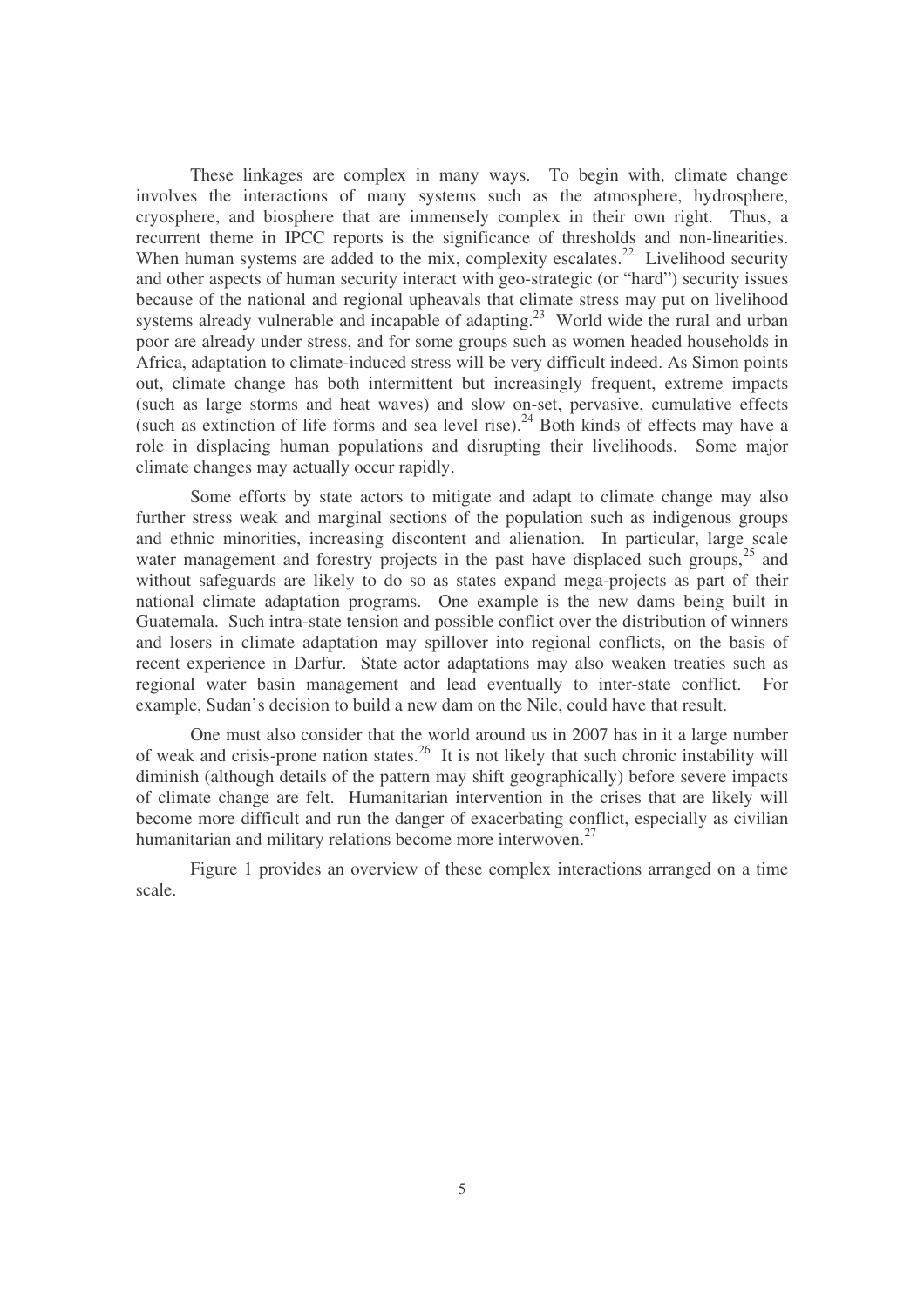| Water                                                                       |                                                  | Direct<br><b>Indirect Consequences</b><br>impact |                                                                                                                                       |                                                                                                                    |                                                                    |                                                                         |  |
|-----------------------------------------------------------------------------|--------------------------------------------------|--------------------------------------------------|---------------------------------------------------------------------------------------------------------------------------------------|--------------------------------------------------------------------------------------------------------------------|--------------------------------------------------------------------|-------------------------------------------------------------------------|--|
|                                                                             | Food                                             | Health                                           | Mega-<br>projects                                                                                                                     | <b>Disasters</b>                                                                                                   | Bio-fuel                                                           | Sea level                                                               |  |
| Local conflict<br>over water                                                | Failure to<br>meet MDGs                          | Failure to<br>meet MDGs                          | Long history<br>of<br>development-<br>induced<br>displacement<br>from $1950s$                                                         | Nation states<br>begin to lose<br>credibility<br>due to<br>inability to<br>prevent large<br>disasters              | Isolated food<br>– fuel<br>competition<br>& price<br>spikes        | Small number<br>of<br>displacements                                     |  |
| <b>Increased</b><br>local & some<br>international<br>conflict over<br>water | Significant<br>displacement<br>due to famine     | Interacts with<br>food<br>production<br>problems | Displacement<br>of rural poor<br>due to CDM &<br>large scale<br>dams & other<br>state based<br>mitigation &<br>adaptation<br>projects | Significant<br>political<br>unrest due to<br>failure of<br>DRR &<br>inadequate<br>recovery in<br>many<br>countries | Food-fuel<br>competition<br>increases &<br>biodiversity<br>erosion | Increasing<br>displacement<br>& national/<br>international<br>tension   |  |
| Major<br>international<br>conflict over<br>water                            | Major<br>displacement<br>& political<br>upheaval | Major<br>displacement<br>due to<br>epidemics     | Major urban<br>upheaval and<br>other political<br>fall out from<br>mega-project<br>displacement                                       | Major<br>upheaval<br>with<br>international<br>implications<br>due to<br>unattended<br>weather<br>catastrophes      | Major<br>discontent<br>due to food-<br>fuel<br>competition         | Major<br>international<br>tensions due to<br>population<br>displacement |  |
|                                                                             |                                                  | All                                              |                                                                                                                                       |                                                                                                                    |                                                                    | of these processes strongly interact with each other                    |  |

## **Figure 1: Matrix of Possible Climate Change/Security Interactions over Time**

# **5. Specific Linkages between Climate Change and Security**

## **5.1 Food-Livelihood-Climate-Conflict**

Food and livelihood pressure due to climate change will lead to populist and/or military coups in a number of countries. After the roll-out of macro-economic "structural adjustment" programs in Africa in the 1980s, one witnessed junior officers in a number of militaries seizing power in the name of workers and peasants who suffered (e.g. in Burkina Faso). This will produce continuing instability in Africa, in particular. Between 1980 and 2001 there were 95 attempted coups in Africa -- 33 of them successful. Popular discontent over livelihood security was a contributing cause of many of these.<sup>28</sup> The same pressures as well as the "push" provided by conflict will cause considerable population movements and displacement both within countries and internationally.<sup>29</sup> That, in turn, will increase insecurity  $-$  a process that is already occurring. Effects in Africa may include the following: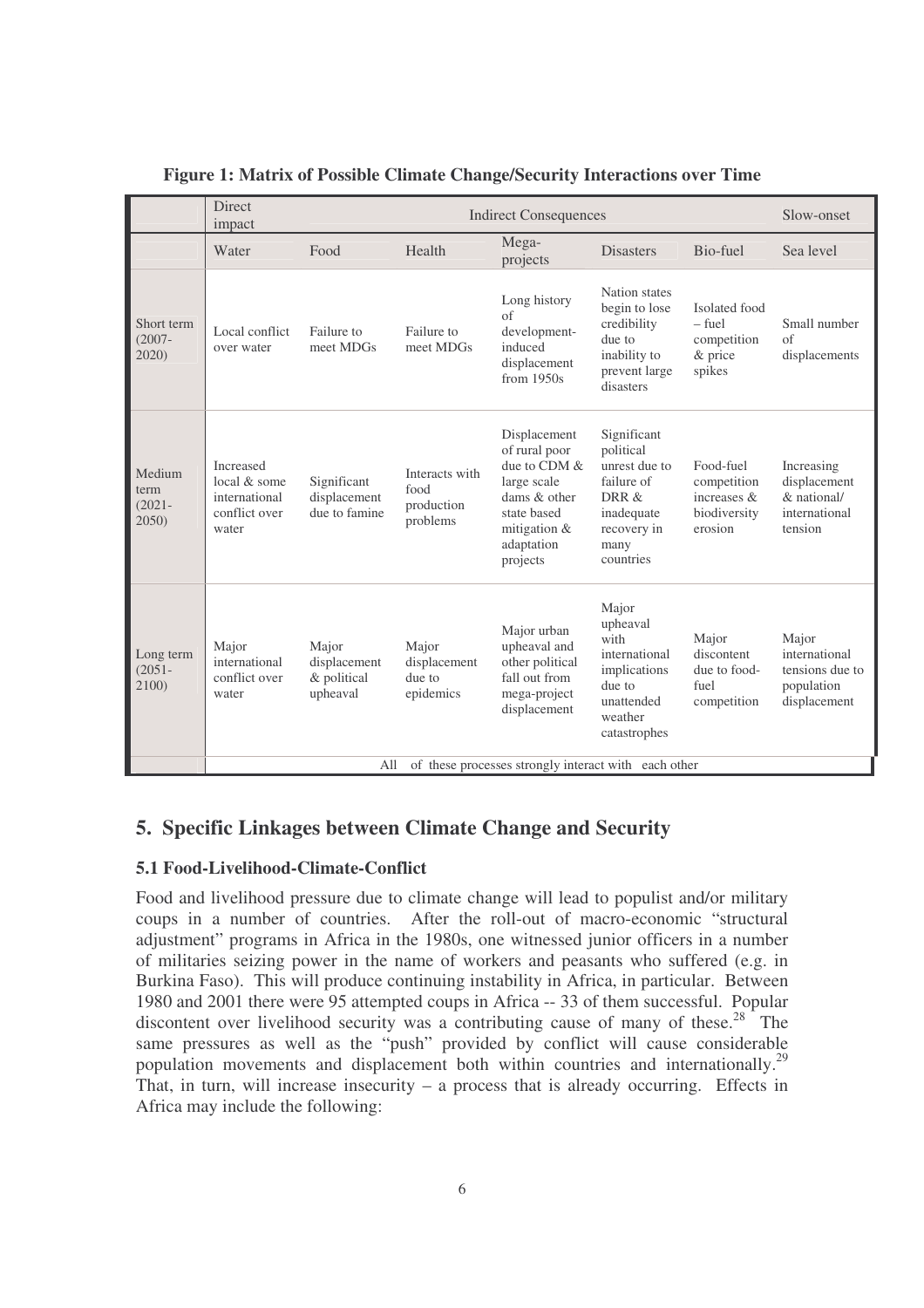*Agricultural production, including access to food, in many African countries and regions is projected to be severely compromised by climate variability and change. The area suitable for agriculture, the length of growing seasons and yield potential, particularly along the margins of semi-arid and arid areas, are expected to decrease. This would further adversely affect food security and exacerbate malnutrition in the continent.*

*Local food supplies are projected to be negatively affected by decreasing fisheries resources in large lakes due to rising water temperatures, which may be exacerbated by continued over-fishing.* (IPCC 2007: 10).

Women are responsible for around 70 percent of household food production in sub-Saharan Africa, often on the basis of informal resource rights. Climate-induced changes in crop and livestock production could threaten those rights, as well as affect the gendered division of labor with negative effects on women's and men's incomes, livelihoods and household security.<sup>30</sup>

The climate-food connection will not only affect the poor. In some industrial and industrializing nations, as climate change creates new patterns of food production -- new exporting and new importing zones – access to supplies and the energy to import them may become strategic concerns and lead to international conflict.

#### **5.2. Health-Climate-Livelihood-Conflict-Security**

Health impacts of climate change including epidemics and insect outbreaks will have a similar effect, also compounding food and livelihood crises. This is beginning, but it will accelerate in the medium term. As we have seen with SARS and avian influenza, disease does not respect national boundaries in a globalized world. Changing climate may bring many epidemiological surprises as vector habitats change, sometimes quite rapidly.

*Projected climate change-related exposures are likely to affect the health status of millions of people, particularly those with low adaptive capacity, through:*

- *increases in malnutrition and consequent disorders, with implications for child growth and development;*
- *increased deaths, disease and injury due to heat waves, floods, storms, fires and droughts;*
- *the increased burden of diarrhoeal disease;*
- *the increased frequency of cardio-respiratory diseases due to higher concentrations of ground level ozone related to climate change; and,*
- *the altered spatial distribution of some infectious disease vectors.*

*Climate change is expected to have some mixed effects, such as the decrease or increase of the range and transmission potential of malaria in Africa.* IPCC, p. 9

#### **5.3. Mitigation-Adaptation-Inequity-Conflict-Security**

Adger et al. raise the issue of "fairness" in adaptation to climate change.<sup>31</sup> Mega-projects conceived by nation states as solutions to climate change such as the planting of large scale forestry under the Kyoto Protocol's Clean Development Mechanism (CDM) and the building of more large dams and reservoirs, are beginning to displace other numbers of poor and marginal people, having effects on politics and stability similar to those mentioned above while negatively affecting biodiversity. In the medium term such mega-project investments – already a major feature of rapid urban industrialization in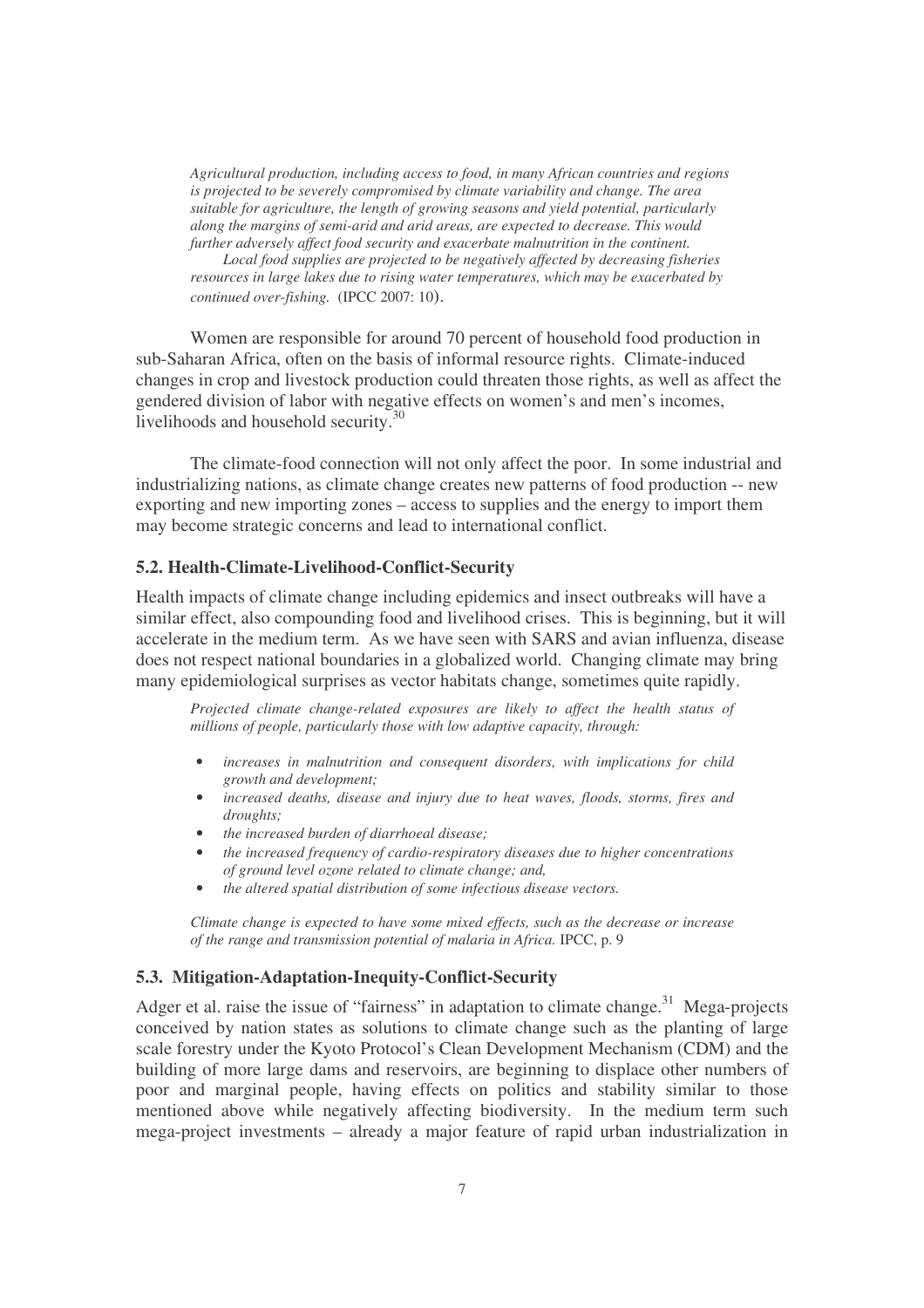China and India, the world's two most populous countries – will grow rapidly as water shortages intensify. Already "an estimated 40–80 million people have been forcibly evicted from their lands to make way for dams."<sup>32</sup>

The social and economic impacts of climate change focused mitigation projects have not yet been fully assessed. Skutsch, for example, highlights the absence of gender impact analysis of CDM projects.<sup>33</sup> The "clean, green" solution of nuclear energy so heavily promoted in the early years of this century and recently adopted as a climate change-fighting strategy by the EU and others has led to a planet-wide race to capture extractive rights and exploit uranium reserves. At this writing, the historically high value of uranium has led to violent conflict in the Congo and the renewed use of forced labor. The profound, degenerative human health consequences of working and living in a toxic and radioactive environment are only recently being understood. Epidemics of cancer and other radiogenic health problems now prevalent in areas that hosted the Cold War nuclear machine are certain to expand.<sup>34</sup> In addition, a new phase in the growth of nuclear power could exacerbate the problem of "leakage" of weapons grade material into the hands of non-state actors.

## **5.4. Food-Fuel Conflict & Human Security**

Large-scale investments in bio-fuels in the medium and long term as a substitute for green house gas-producing petro-based energy sources may have the perverse effect of taking considerable land out of food production and diverting food grains, thus raising food prices and eroding biodiversity. The maize (corn) price in Mexico has already increased because of demand for grain by US ethanol plants, and protests have resulted.<sup>35</sup> If this occurs, then food and livelihood pressures will increase and the desperation of many rural and urban people will increase national and regional insecurity. Rapid expansion of sugar production in Brazil and Africa palm in Colombia, as energy feed stocks, have been a major source of displacement of small farmers from their lands. Also, recent research has shown the energy and carbon efficiency of biofuel production to be variable and often lower than with the burning of fossil fuels.<sup>36</sup>

#### **5.5. Disaster-Livelihood-Governance-Conflict-Security**

Also in the medium term livelihood security and hence the ability to govern will be undermined by the increasingly frequent occurrence of more and more mega-disasters such as those associated with hurricane Mitch (1998), the Orissa super-cyclone (1999), hurricanes Katrina and Rita, and tropical storm Stan (2005). Even now, the UN reports that over a million people are threatened by erratic weather in five southern African countries.<sup>37</sup> Such catastrophic weather events often produce cascades of secondary physical hazards such as landslides (as Nicaragua during Mitch or in Vargas, Venezuela in 1999) or downstream inundation when dams overflow or dam authorities release large volumes of water to safeguard large dams (as in Mozambique at present and in several recent years). They also trigger changes in social relations, including the exacerbation of unequal gender relations manifested in lack of land and property rights, and rising sexual and gender based violence towards women and girls. 38 In urban industrial landscapes such as greater New Orleans, Manila, or Osaka, storms and flooding often bring further complications by damage done to factories, storage facilities, and pipe lines. The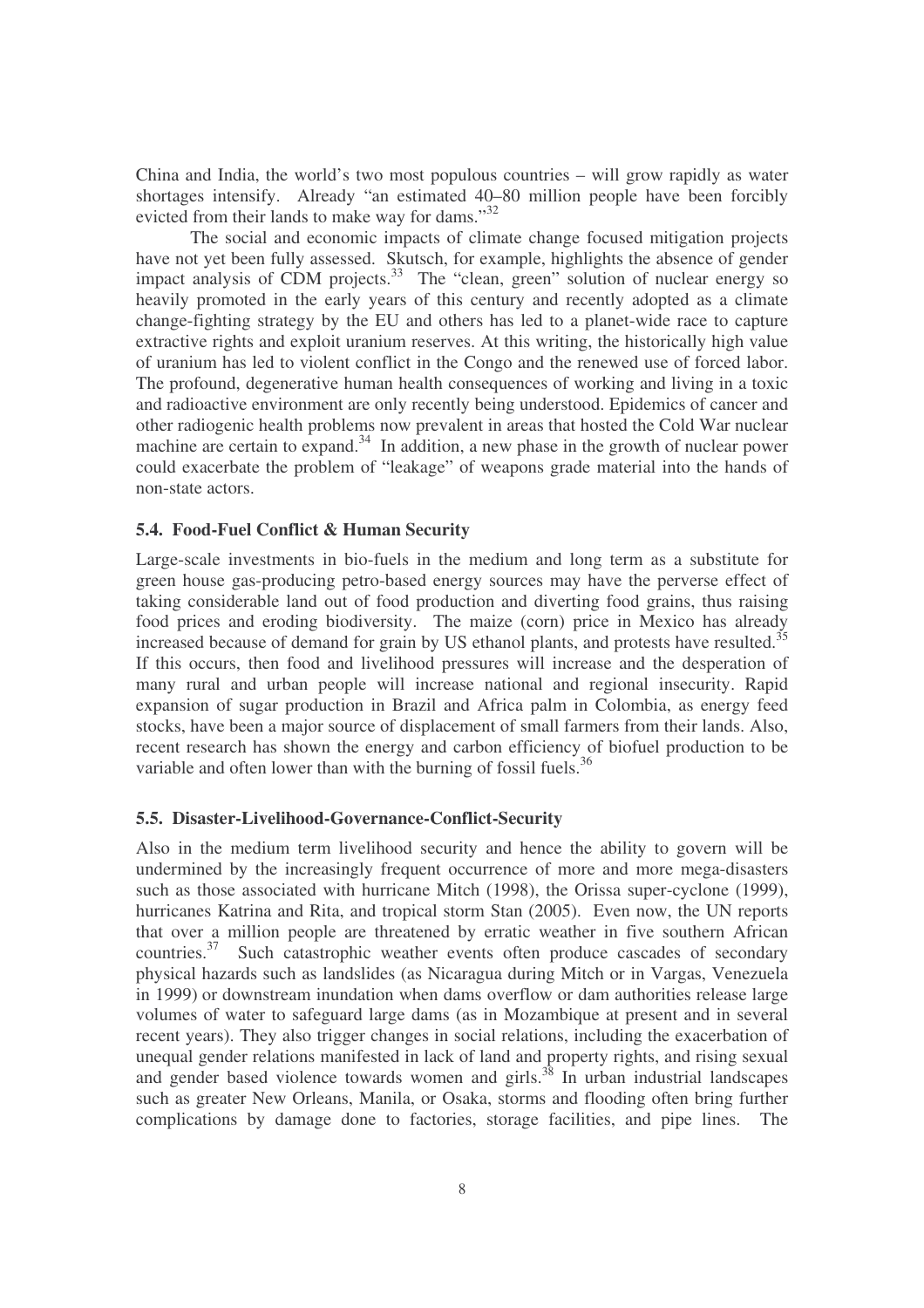resulting "natural-technological" (natech) hazards are very expensive to clean up and can have long term public health consequences.<sup>39</sup> Institutional systems for anticipating or even timely recognition of the "surprises" that natech hazards may present in the future are not yet been developed world wide.

*Where extreme weather events become more intense and/or more frequent, the economic and social costs of those events will increase, and these increases will be substantial in the areas most directly affected. Climate change impacts spread from directly impacted areas and sectors to other areas and sectors through extensive and complex linkages* (IPCC 2007:16).

Disasters, development, and conflict have been shown to have complex interactions with one other quite apart from the additional stresses and management challenges likely to accompany increasingly variable weather and more extreme storms. 40

## **5.6. Water-Conflict-Security**

Much discussed (incorrectly) in the past as a population growth/ demand problem, water scarcity may, indeed, become a source of conflict and instability, but more as a function of supply.<sup>41</sup> International regimes such as the Nile Treaty are old, inadequate, and fragile. Newer, more forward-looking treaty regimes, such as the Nile Basin Initiative, are still in their infancy and subject to similar divisive pressures despite the efforts of multilateral agencies like the World Bank. The other tensions and sources of instability discussed above could also place international water management and sharing agreements under pressure. Management of many of the world's 261 international rivers will face severe tests.<sup>42</sup> Furthermore, many coastal freshwater aquifers will suffer salinization as a result of sea level rise. In Africa alone:

*By 2020, between 75 and 250 million people are projected to be exposed to an increase of water stress due to climate change. If coupled with increased demand, this will adversely affect livelihoods and exacerbate water-related problems* (IPCC 2007: 10).

A team at Keele University and the UK's Centre for Ecology and Hydrology has produced a water poverty index  $(WPI)^{43}$  – Figure 2. Using the WPI they found that already in 2005 a large number of countries were suffering moderate, high, or severe stress. If this is the baseline situation, what will additional stress due to climate change do in many of these places?

#### **5.6. Sea Level-Displacement-Security**

Finally, sea level rise in the long term and its collateral impacts on river flow and ocean discharge regimes will cause displacement of many millions of people currently living in coastal areas. For the small island nations of the world, especially the many cultural groups living on coral atolls, entire nations face complete submersion A recent study calculates that around 634 million people are living less than 10m above sea level. The study notes that "of the more than 180 countries with populations in the low-elevation coastal zone, about 70 percent have urban areas of more than five million people that extend into it." The authors then list Tokyo, Japan; New York, U.S.; Mumbai, India; Shanghai, China; Jakarta, Indonesia; and Dhaka, Bangladesh.<sup>44</sup> One could add other cities as well to the list, for example, Cartagena, Colombia; Lima, Peru; Buenos Aires, Argentina; and Recife and Rio de Janeiro, Brazil. African exposure is high.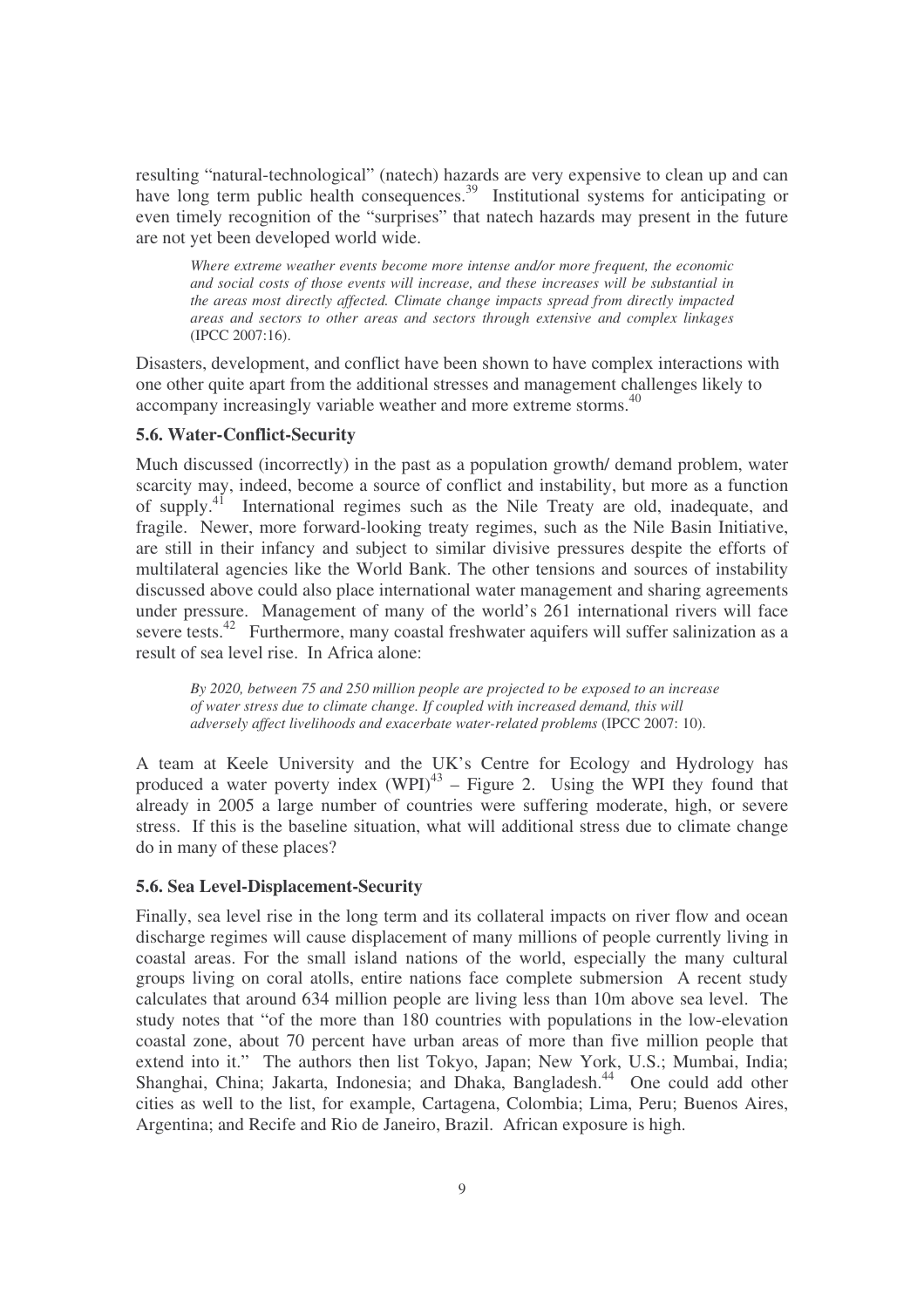

Nigerian scholars Ibe and Awosika state: "This coastal zone consists of four major basins which are bordered on the ocean side by low-lying coastlines which are sandy and muddy in some cases. General beach elevations range from 2-3 m above sea level."<sup>45</sup> Most of Africa's major cities are coastal, including Dakar, Senegal; Accra, Ghana; Lagos, Nigeria; Luanda, Angola; Cape Town and Durban, South Africa; Maputo, Mozambique; Dar es Salaam, Tanzania; and Mombasa, Kenya; and Mogadishu, Somalia. The cost of dislocation – which will include salinisation of coastal aquifers and other low-lying fresh water resources - and loss of infrastructure will be difficult for poor countries to bear, especially in Africa.<sup>46</sup> The Intergovernmental Panel on Climate Change agrees.<sup>47</sup> Considerable political instability may result. Just considering Africa:

*Towards the end of the 21st century, projected sea-level rise will affect low-lying coastal areas with large populations. The cost of adaptation could amount to at least 5-10% of GDP. Mangroves and coral reefs are projected to be further degraded, with additional consequences for fisheries and tourism.* (IPCC 2007: 10).

Additional negative feedback can be anticipated as degradation of coastal wetland vegetation and coral reefs reduce or remove their protective influence in the face of storms.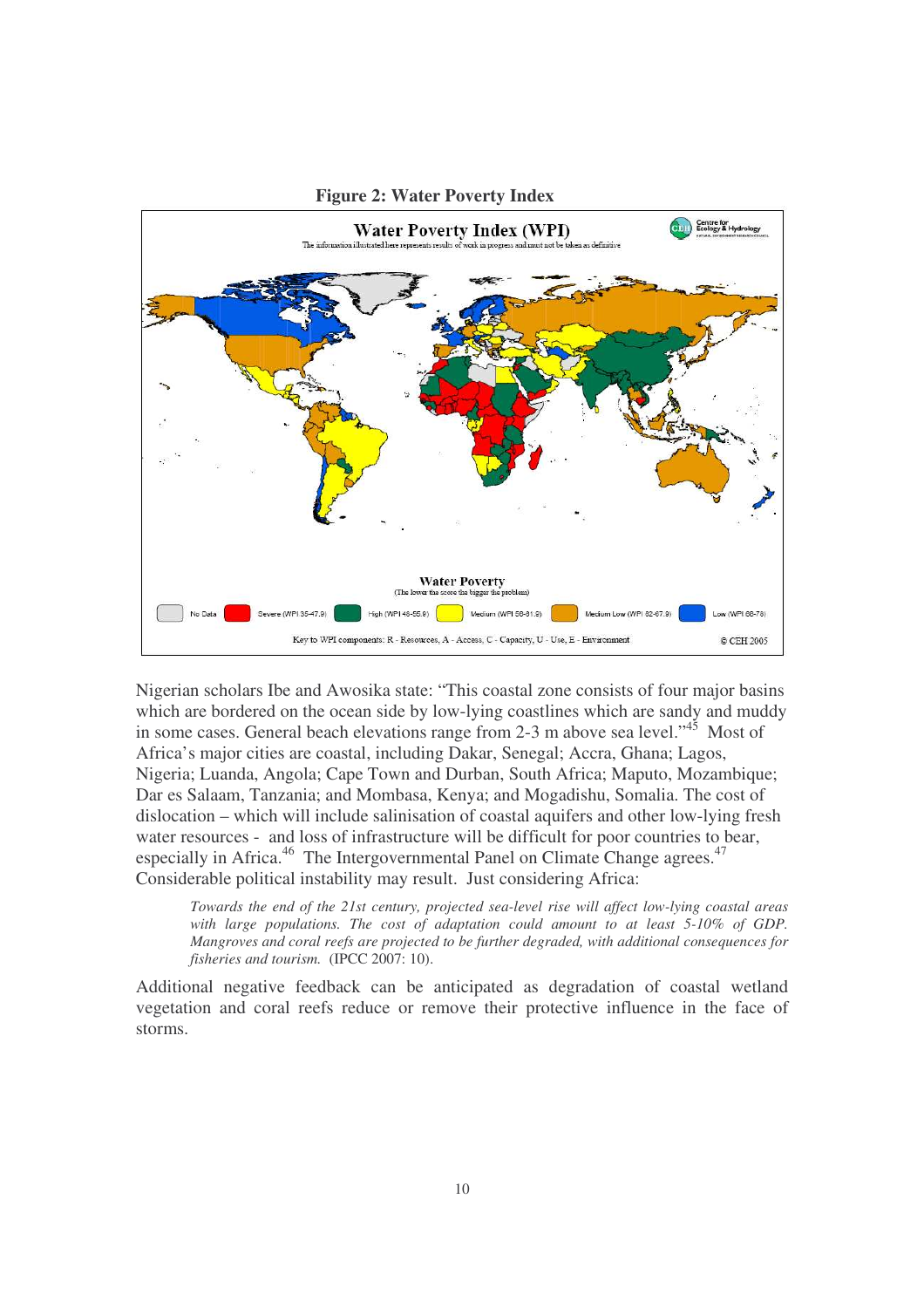# **6. Conclusion: No One is an Island (and We're all "Islanders")**

Whether one is assessing the impact of climate change from the point of view of intrastate stability and interstate relations or with an eye to the Millennium Development Goals and the well-being, dignity and aspirations of the poor and marginalized of humanity, the challenges are clear. It is also clear that "No man is an island", a thought poet John Donne contributed to the collective consciousness of Westerners. Equally true is the fundamental, epiphantic insight of many eastern belief systems, in one formulation (in the *Upanishads*): "Thou art that" [*Tat Tvam Asi*] – a profound affirmation of intersubjectivity, quite apart from its possible metaphysical meanings. In more mundane terms, we are "all in the same boat". Thus not only must rich countries and wealthy people in those countries cut back on consumption, they must help, support, promote - and not impede -- the rest of the world in adapting to a planetary system that is rapidly changing. A timely and adequately funded combination of adaptation and mitigation efforts needs to be encouraged. Adaptation strategies should take account of impacts on all stakeholders, consciously including women, indigenous groups, and ethnic minorities while also drawing from local knowledge and past experiences with coping with climate variability and extreme events.

We -- rich and poor -- all are going to be "islanders" or *costeños* [coastal dwellers], one way or another. Living far from sea level is not going to keep anyone safe from climate change effects, including the indirect effects of the raising sea level.

Ironically, climate change offers humanity an opportunity for a quantum leap in sustainable development and in peace making. If international cooperation (as opposed to competition) is strengthened in response to the seven kinds of threats discussed, international stability, governance, and development can also benefit. This thought recalls the quotation from UNDP above, regarding MDG 8: *"Climate change, a global phenomenon, calls for a collective response in the form of global partnerships." 48* For several years many researchers and institutions have been arguing that sustainable development and disaster risk reduction share the same agenda and are interdependent.<sup>49</sup> Advances in meeting the Millennium Development Goals and in dealing creatively with unplanned urban growth, land degradation, inefficient use of water and energy will not only have immediate, short term benefits but also make livelihoods and nations more resilient in the face of the impacts of climate change. Greater resilience will, in turn, act as insurance against loss of development investments due to extreme natural events.

# **7. Endnotes**

<sup>&</sup>lt;sup>1</sup> Affiliations (for identification purposes only), in order: (1) Oberlin College, USA & DESTIN/LSE & BUHRC, UCL, London, UK; (2) Disaster & Development Centre, Northumbria University, UK; (3) NCAR, Boulder, CO, USA; (4) Center for Political Ecology, Santa Cruz, CA, USA; (5) IHDP-UGEC & Department of Geography, Royal Holloway, University of London, Egham, UK; (6) General Secretariat FLACSO, San Jose, Costa Rica; (7) Free University of Berlin & AFES-Press [Working Group on Peace Research & European Security Press], Mosbach, Germany; (8) Autonomous University of Mexico, UNAM/CRIM, Cuernavaca, Mexico; (9) La Red, Bogota, Colombia; (10) Institute for Social & Ecological Transition, Boulder, CO, USA; (11) Department of Geography, University of West Virginia. All views expressed here are solely those of the authors and not of their institutions.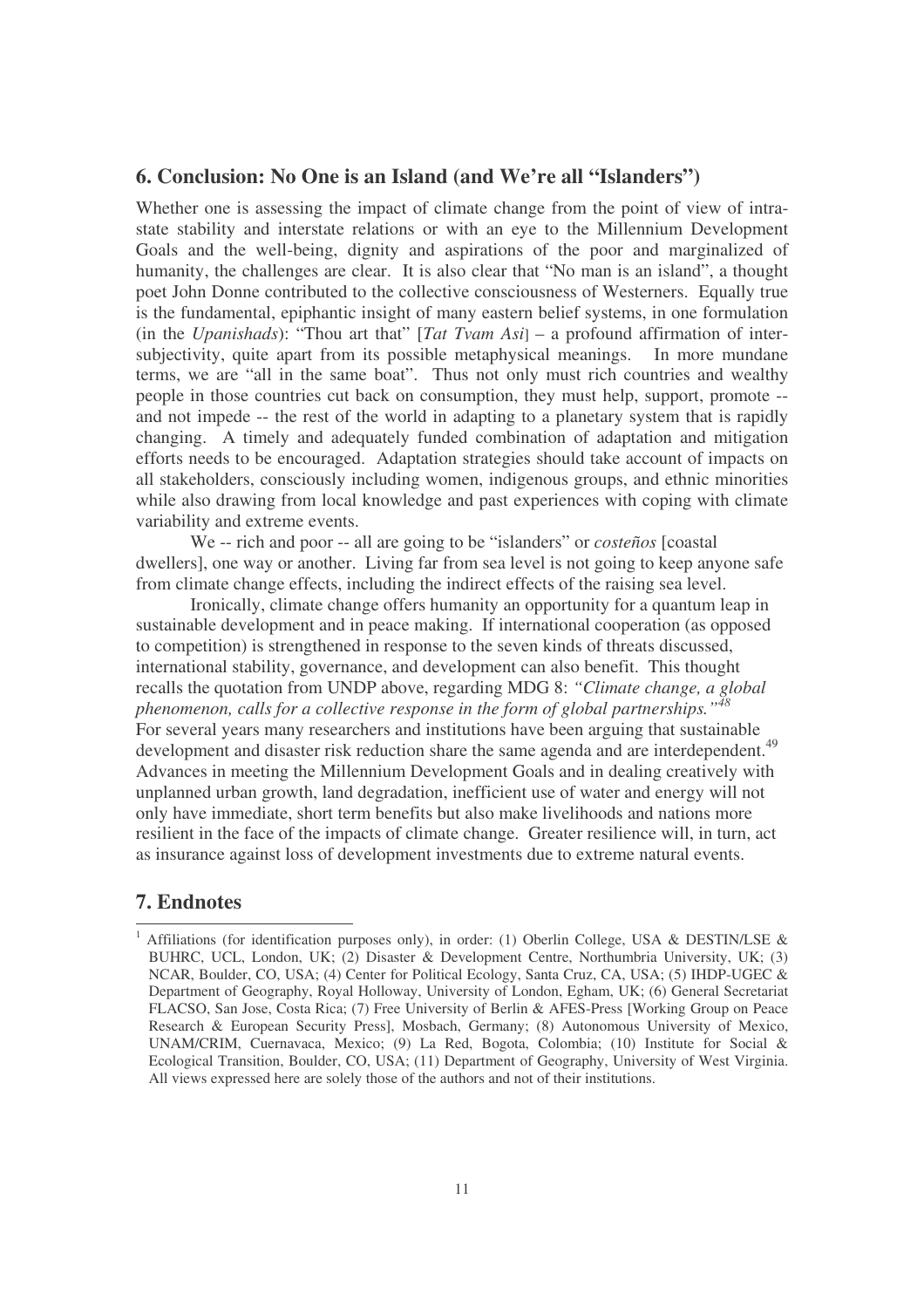- <sup>2</sup> Quotations from the IPCC rely on "Working Group II Contribution to the Intergovernmental Panel on Climate Change, Fourth Assessment Report Climate Change 2007: Climate Change Impacts, Adaptation and Vulnerability, Summary for Policymakers, 6 April 2007 http://www.ipcc.ch/SPM6avr07.pdf .
- 3 See: Ulrike Röhr (2006) "Gender and climate change," *Tiempo* 59 (April): 3-7 http://www.tiempocyberclimate.org/portal/archive/pdf/tiempo59high.pdf .
- <sup>4</sup> Ouoted in BBC (2007) "Global Warming 'Biggest Threat" http://news.bbc.co.uk/1/hi/sci/tech/3381425.stm .
- <sup>5</sup> Ben Russell and Nigel Morris (2006) "Armed forces are put on standby to tackle threat of wars over water", *Independent*, 28 February http://news.independent.co.uk/environment/article348196.ece .
- <sup>6</sup> Quoted in Ben Vogel (2007) "Climate change creates security challenge 'more complex than Cold War',"*Janes.com*

http://www.janes.com/security/international\_security/news/misc/janes070130\_1\_n.shtml .

- <sup>7</sup> Quoted by Chris Littlecott (2007) "Climate Change: The Global Security Impact" 5 February http://www.e3g.org/index.php/programmes/climate-articles/climate-change-the-global-securityimpact / .
- <sup>8</sup> Sir Crispin Tickell (2003) "Risks of conflict: Population and Resource Pressure", In: Hans Günter Brauch, P.H Liotta, Antonio Marquina, Rogers, Paul; Selim, Mohammed El-Sayed, eds. *Security and Environment in the Mediterranean. Conceptualising Security and Environmental Conflict*, pp. 13-18*.* Hexagon Series on Human and Environmental Security and Peace, vol. Springer: Berlin-Heidelberg.
- <sup>9</sup> See: Hans Günter Brauch (2002) "Climate Change, Environmental Stress and Conflict," In: Federal Ministry for the Environment, Nature Conservation and Nuclear Safety, ed. *Climate Change and Conflict*, pp. 9-112*.* Federal Ministry for the Environment, Nature Conservation and Nuclear Safety: Berlin http://www.afes-press.de/pdf/Brauch\_ClimateChange\_BMU.pdf .
- <sup>10</sup> Hans Günter Brauch (2004) "Abrupt Climate Change and Conflicts: Security Implications from a European Perspective - Hobbesian vs. Grotian Analyses," Friedrich Ebert Foundation and Carnegie Endowment for International Peace, Washington, DC, 29 March

http://www.afes-press.de/pdf/Brauch\_ClimateChange.pdf

- <sup>11</sup> See: "Press Conference by Security Council President, 4 April 2007" http://www.un.org/News/briefings/docs//2007/070404\_Parry.doc.htm .
- <sup>12</sup> UNDP (1994) *Human Development Report: New Dimensions of Human Security*. UNDP: New York.
- <sup>13</sup> On the narrow and broad definitions of 'security', see: Hans Günter Brauch: *Environment and Human Security*," InterSecTions, 2/2005 (Bonn: UNU-EHS); at: http://www.ehs.unu.edu/file.php?id=64; and Hans Günter Brauch: *Threats, Challenges, Vulnerabilites and Risks in Environmental and Human Security*. Source 1/2005 (Bonn: UNU-EHS) http://www.ehs.unu.edu/file.php?id=63 and Commission on Human Security (2003) *Human Security Now*. Commission on Human Security: New York http://www.humansecurity-chs.org/ .
- <sup>14</sup> For GECHS see http://www.gechs.org/; Janos Bogardi and Hans Guenter Brauch (2005) "Global Environmental Change: A Challenge for Human Security – Defining and conceptualising the environmental dimension of human security", In: Andreas Rechkemmer, ed. *UNEO – Towards an International* Environment, pp. 85-109. Nomos: Baden-Baden. GECHS will also be holding a conference on the mainstreaming of human security, "The International Conference on Human Security in Asia: Theory, Practice and Impacts will be held in Bangkok, October 4-5 2007 http://www.ids.polsci.chula.ac.th/humansecurity.htm .
- <sup>15</sup> Jürgen Dedring (2007) "Human Security and the UN Security Council", In: Hans Günter Brauch, John Grin, Czeslaw Mesjasz, Pal Dunay, Pal Chadha, Navnita Pal, Béchir Chourou, Ursula Oswald Spring, Ursula, P.H. Liotta, Patricia Kameri-Mbote, eds. (2007) *Globalisation and Environmental Challenges: Reconceptualising Security in the 21 st Century.* Chapter 48. Hexagon Series on Human and Environmental Security and Peace, vol. 3. Springer: Berlin (in press).

<sup>17</sup> UNDP (2004) *Reducing Disaster Risk: A Challenge for Development*. Geneva: UNDP, Bureau for

<sup>16</sup> Kofi Annan (2005) *In Larger Freedom: Towards Development, Security and Human Rights for All*. United Nations: New York http://www.un.org/largerfreedom/ .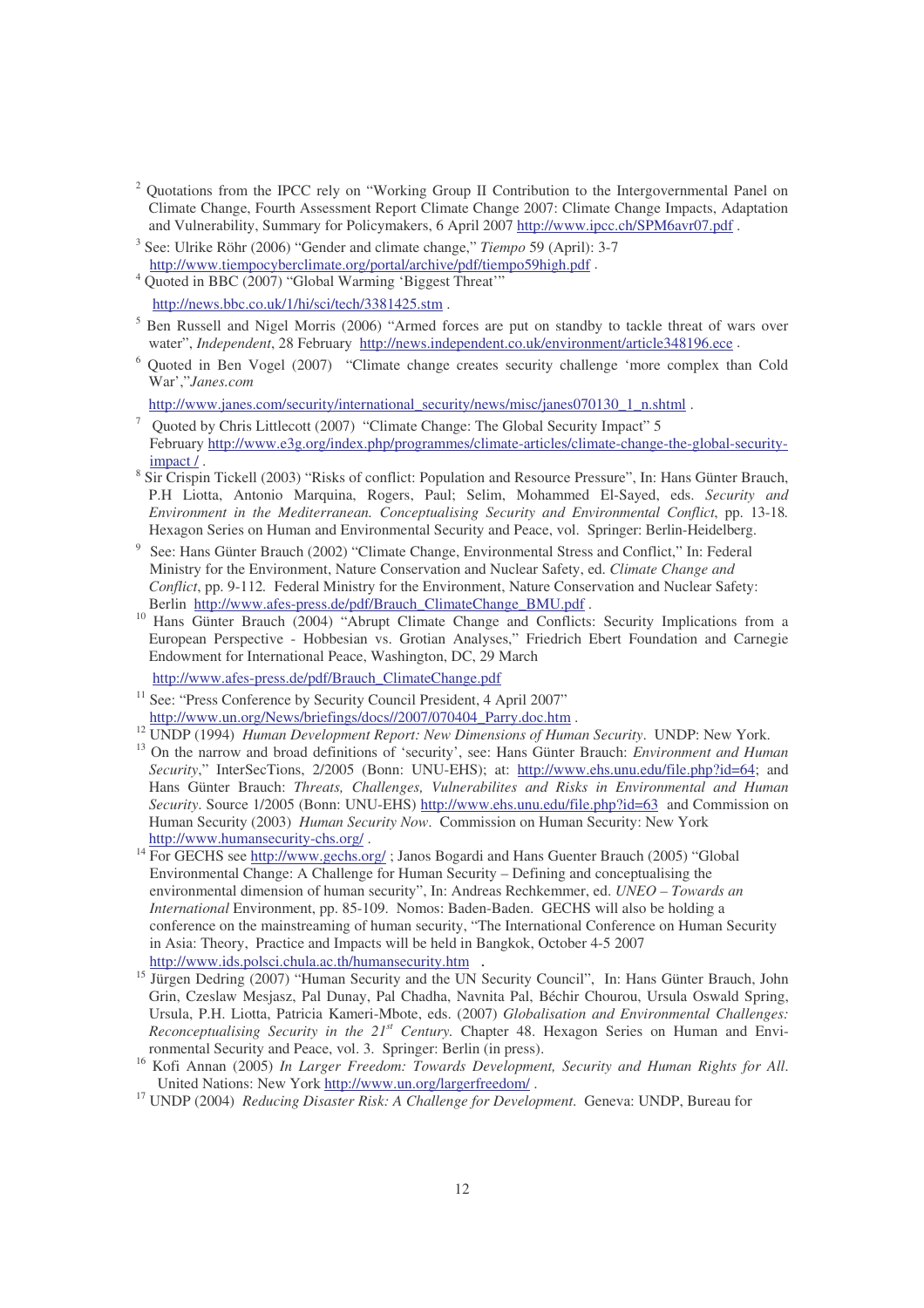Crisis Prevention and Recovery http://www.un.org/special-rep/ohrlls/ldc/Global-Reports/UNDP%20Reducing%20Disaster%20Risk.pdf .

- <sup>18</sup> UNDP (2007) *Human Development Reports* http://hdr.undp.org/ ; see also UNDP, UNEP, World Bank, ADB, AfDB, GTZ, DFID, OECD, and EC (2003) *Poverty and Climate Change: Reducing the Vulnerability of the Poor through Adaptation*. World Bank: Washington http://www.undp.org/climatechange/adap01.htm .
- <sup>19</sup> UNDP (2007) "Poverty Eradication, MDGs and Climate Change" http://www.undp.org/climatechange/adap01.htm .
- <sup>20</sup>David Simon (2007), "Cities and Global Environmental Change: Exploring the Links," *The Geographical Journal* 173, 1 (March): 75-79 & see chapters 3 & 4 of Sir Nicholas Stern et al. (2007) *Stern Review on the Economics of Climate Change*. London: UK, Department of the Treasury

http://www.hm-

treasury.gov.uk/independent\_reviews/stern\_review\_economics\_climate\_change/stern\_review\_report.cfm

- <sup>21</sup> Delaney and Shrader (2000) report the percentage of women-headed households more than doubled in both Honduras and Nicaragua following Hurricane Mitch in 1998. See: Patricia L. Delaney and Elizabeth Shrader (2000) "Gender and Post-Disaster Reconstruction: The Case of Hurricane Mitch in Honduras and Nicaragua", LCSPG/LAC Gender Team, The World Bank, Decision Review Draft, page 24 http://www.gdnonline.org/resources/reviewdraft.doc .
- <sup>22</sup> Millennium Ecosystem Assessment (2006) *Our Human Planet: Summary for Decision Makers*, p. 6, Box 1.2, "Millennium Ecosystem Assessment Conceptual Framework" http://ma.caudillweb.com//en/Products.Global.Summary.aspx.
- $2<sup>23</sup>$  On the definition of "vulnerability" at the scale of household livelihoods and its linkage with macro-scale processes, see Ben Wisner, Piers Blaikie, Terry Cannon, and Ian Davis (2004) *At Risk: Natural Hazards,* People's Vulnerability and Disaster. 2<sup>nd</sup> Edition. Routledge: London.

<sup>26</sup> See: Crisis States Programme, Development Studies Institute, London School of Economics: http://www.crisisstates.com/News/seminars1.htm .

27 International Famine Program (2004) *Ambiguity and Change: Humanitarian NGOs Prepare for the Future*. A report prepared for: World Vision, CARE, Save US, Mercy Corps, Oxfam USA, Oxfam GB & Catholic Relief Services http://famine.tufts.edu/pdf/ambiguity\_and\_change.pdf .

- <sup>28</sup> See: Patrick J. McGowan (2003) "African Military Coups d'Etat, 1956-2001: Frequency, Trends and Distribution.." *Journal of Modern African Studies*, 41, 3: 339–370; at: http://journals.cambridge.org/download.php?file=%2FMOA%2FMOA41\_03%2 FS0022278X0300435Xa.pdf&code=aad776a39cf997c090aecae20ceafeb1 .
- 29 See: Spanish Environment Ministry (2006) *Conference on Desertification and Migration*. 25-27 October 2005, Almeria, Spain http://www.sidym2006.org/eng/eng\_ponencias\_conclusiones.asp .
- <sup>30</sup> CIDA (no date) *Gender Equality and Climate Change. Why consider gender equality when taking action on climate change?* Canadian International Development Agency www.acdicida.gc.ca/INET/IMAGES.NSF/vLUImages/Climate%20change3/\$file/Gender-2.pdf .

<sup>24</sup> David Simon (2007) *Ibid.*

<sup>25</sup> Art Hansen and Anthony Oliver-Smith (1982) *Involuntary Migration and Resettlement: The Problems and Responses of Dislocated Peoples* Westview Press: Boulder, Co; World Commission on Dams (2000) "People and Large Dams: Social Performance," In: *Dams and Development* http://www.dams.org//docs/report/wcdch4.pdf ; Chris de Wet, compiler (2002) *Improving Outcomes in Development-Induced Displacement and Resettlement (DIDR) Projects*. Oxford University, Refugee Studies Centre http://www.rsc.ox.ac.uk/PDFs/rrimprovingoutcomes02.pdf ; W. Courtland Robinson (2004) "Minimizing Development-Induced Displacement," *Migration Information Source* http://www.migrationinformation.org/feature/display.cfm?ID=194.

<sup>31</sup> Neil Adger, Jouni Paavola, Saleemul Huq, M.J. Mace, eds. (2006) *Fairness in Adaptation to Climate Change*. Cambridge, MA: MIT Press; See also: Michael H. Glantz (1990) "On the Interactions between Climate and Society," *Population and Development Review* 16: 179-200 & Michael H Glantz and Dale Jamieson, co-convenors (2001) "Climate Ethics and Equity," *NCAR Working Group Web Page* (October)